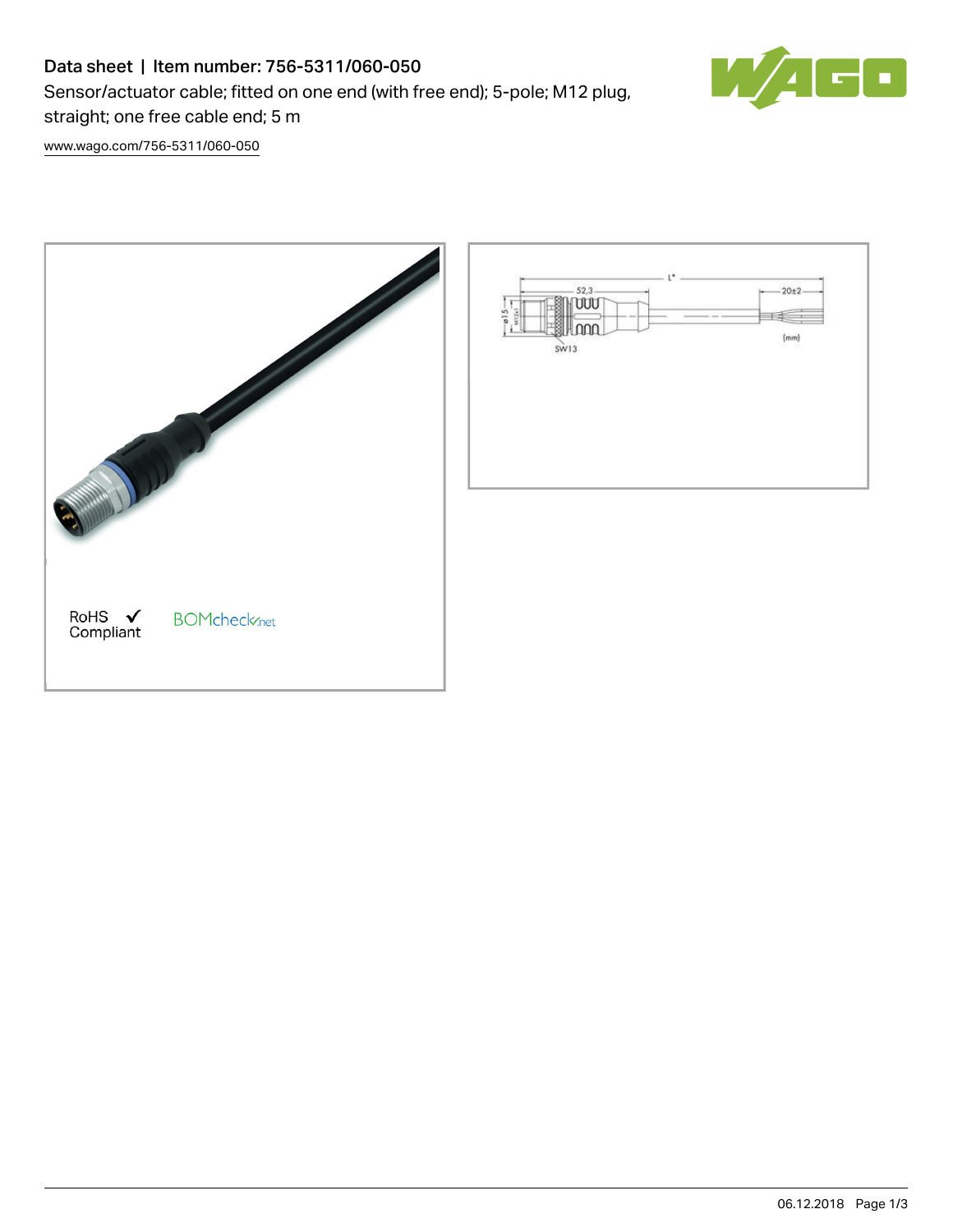





#### Item description

Short description:

- $\blacksquare$ PUR, halogen-free
- Suitable for drag chains
- $\blacksquare$ Good resistance to microbes, hydrolysis, oil, chemicals and UV radiation.
- П Good chemical resistance.
- $\blacksquare$ Cable used: UL listed

### Data

#### Technical Data

| Connection type                             | M12 plug - free end |
|---------------------------------------------|---------------------|
| No. of poles                                | 5                   |
| Anschlusspunkt geschirmt                    | yes                 |
| Leitungsanschlussrichtung zur Steckrichtung | $0^{\circ}$         |
| Steckgesichtkodierung Leitung/Adapter 1 1   | A coded             |
| Cable length                                | 5 <sub>m</sub>      |
| Operating voltage                           | <b>AC/DC 250 V</b>  |
| Operating current                           | 4A                  |
| Rated surge voltage                         | $1,5$ kV            |